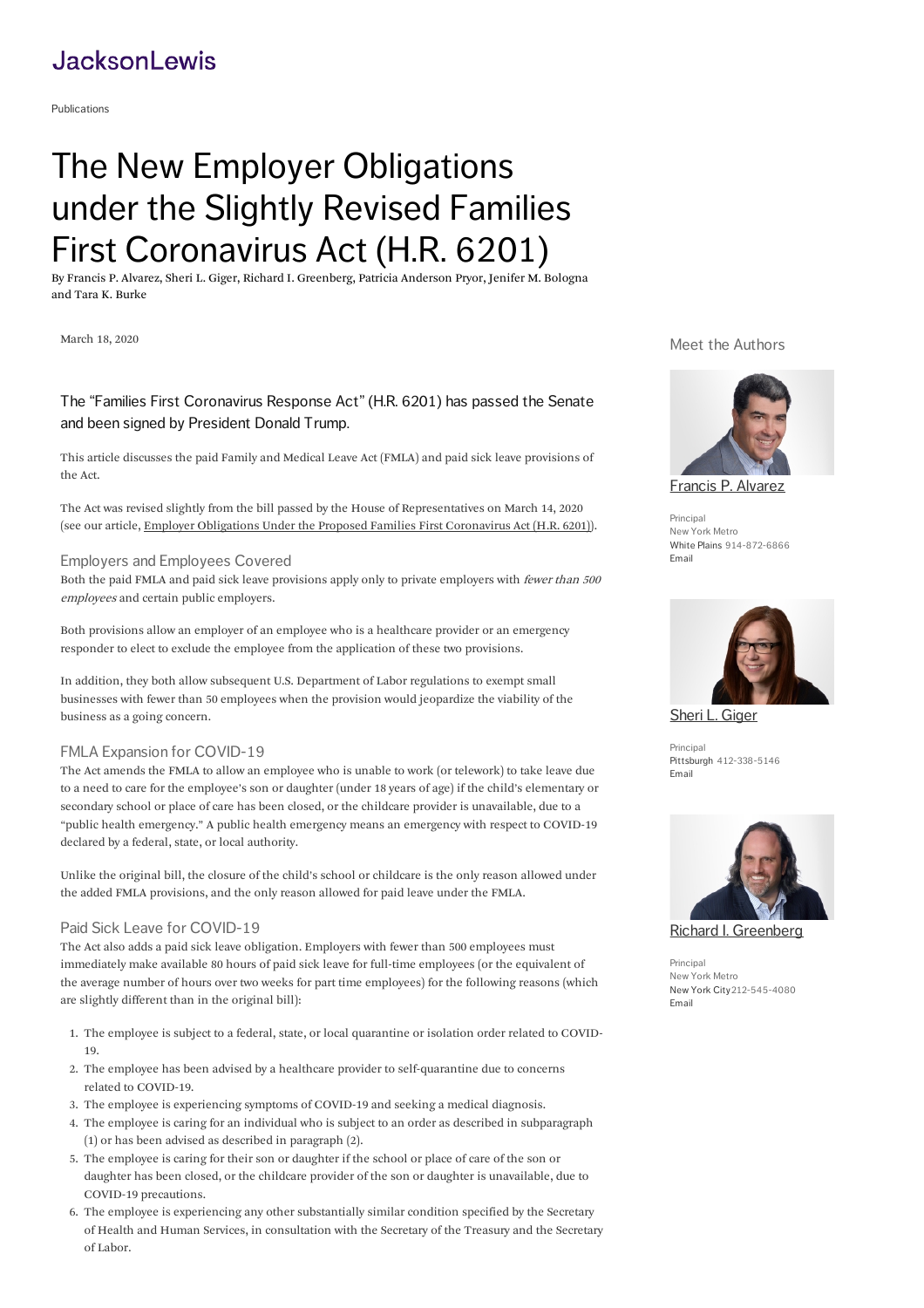# Amount of Pay

Under the FMLA provisions, when leave is needed due to a school or day care closure, the employer can provide the first 10 days of leave unpaid, then subsequent absences for this reason must be paid at  $2/3$  the employee's regular rate of pay. The Act includes a cap of \$200 a day and \$10,000 in aggregate. If the first 10 days are unpaid, an employee may elect to substitute any accrued vacation leave, personal leave, or medical/sick leave for the unpaid leave.

Paid sick leave is paid at the employee's regular rate, but it too is capped: \$511 per day and \$5,110 in the aggregate for a use described in paragraph  $(1)$ ,  $(2)$ , or  $(3)$ ; and \$200 per day and \$2,000 in the aggregate for a use described in paragraph  $(4)$ ,  $(5)$ , or  $(6)$ .

### Effective Date

Both the proposed FMLA changes and the proposed paid sick leave take effect not later than 15 days after enactment and would remain in place until the end of 2020.

### Is leave job protected?

Yes, the Act offers job protection. However, the FMLA's requirement that an employee be restored to the same or equivalent position after leave does not apply to an employer with fewer than 25 employees if the employee's position no longer exists due to economic conditions or other changes in the employer's operations that affect employment and are caused by the public health crisis during the period of leave.

The employer must make reasonable efforts to restore the employee to the same or an equivalent position, and if the reasonable efforts fail, the employer must make efforts to contact the employee and reinstate the employee if an equivalent position becomes available within a one-year period beginning on the earlier of (a) the date on which the qualifying need related to a public health emergency concludes, or (b) the date that is 12 weeks after the date the employee's leave started.

### Who pays for the sick time or leave?

Employers must pay the benefits, but they will receive a tax credit for doing so.

Is the paid sick leave in addition to current leave provided by the employer? Congress removed a provision in the original bill that would have prevented employers from changing their current policies and benefits in response to the Act. But an employer may not require an employee to use other paid leave provided by the employer before the employee uses the paid sick leave available under the Act.

At what rate is the paid sick leave accrued?

The entire 80 hours of paid sick leave is available immediately. There is no accrual rate or period.

# Which employees are eligible for these benefits?

The new FMLA provisions would apply to employees who have been employed for at least 30 calendar days. The usual FMLA requirements that the employee has been employed for a year, worked for at least 1,250 hours, and works in a location where there are 50 employees within a 75-mile radius would not apply.

The paid sick leave requirements would apply to all employees under covered employers.

# What notice must an employee provide for leave? The FMLA provisions require employees to provide the employer with "notice of leave as is practicable.

The paid sick leave provisions state that after the first workday (or portion thereof) that an employee receives paid sick leave, an employer may require the employee to follow reasonable notice procedures in order to continue receiving the paid sick leave.

Does the 500-employee requirement refer to a location or company-wide? The company (not just the location) must have fewer than 500 employees.

What about employees who work under multi-employer bargaining agreements? Both the FMLA provisions and the paid sick leave provisions state that an employer who is a signatory to a multi-employer collective bargaining agreement may fulfill its obligations (consistent with bargaining obligations and the collective bargaining agreement) by making contributions to a multiemployer fund, plan, or program based on what paid leave each of its employees is entitled to while working under the agreement. The fund, plan, or program must enable employees to receive pay for the FMLA leave.

Is carryover required for unused emergency paid sick leave?



Principal and Office Litigation Manager [Cincinnati](https://www.jacksonlewis.com/office/cincinnati) 513-322-5035 [Email](mailto:Patricia.Pryor@jacksonlewis.com)



Jenifer M. [Bologna](https://www.jacksonlewis.com/people/jenifer-m-bologna)

OfCounsel New York Metro White [Plains](https://www.jacksonlewis.com/office/white-plains) 914-872-6869 [Email](mailto:Jenifer.Bologna@jacksonlewis.com)



Tara K. [Burke](https://www.jacksonlewis.com/people/tara-k-burke)

KM Attorney [Cincinnati](https://www.jacksonlewis.com/office/cincinnati) 513-322-5027 [Email](mailto:tara.burke@jacksonlewis.com)